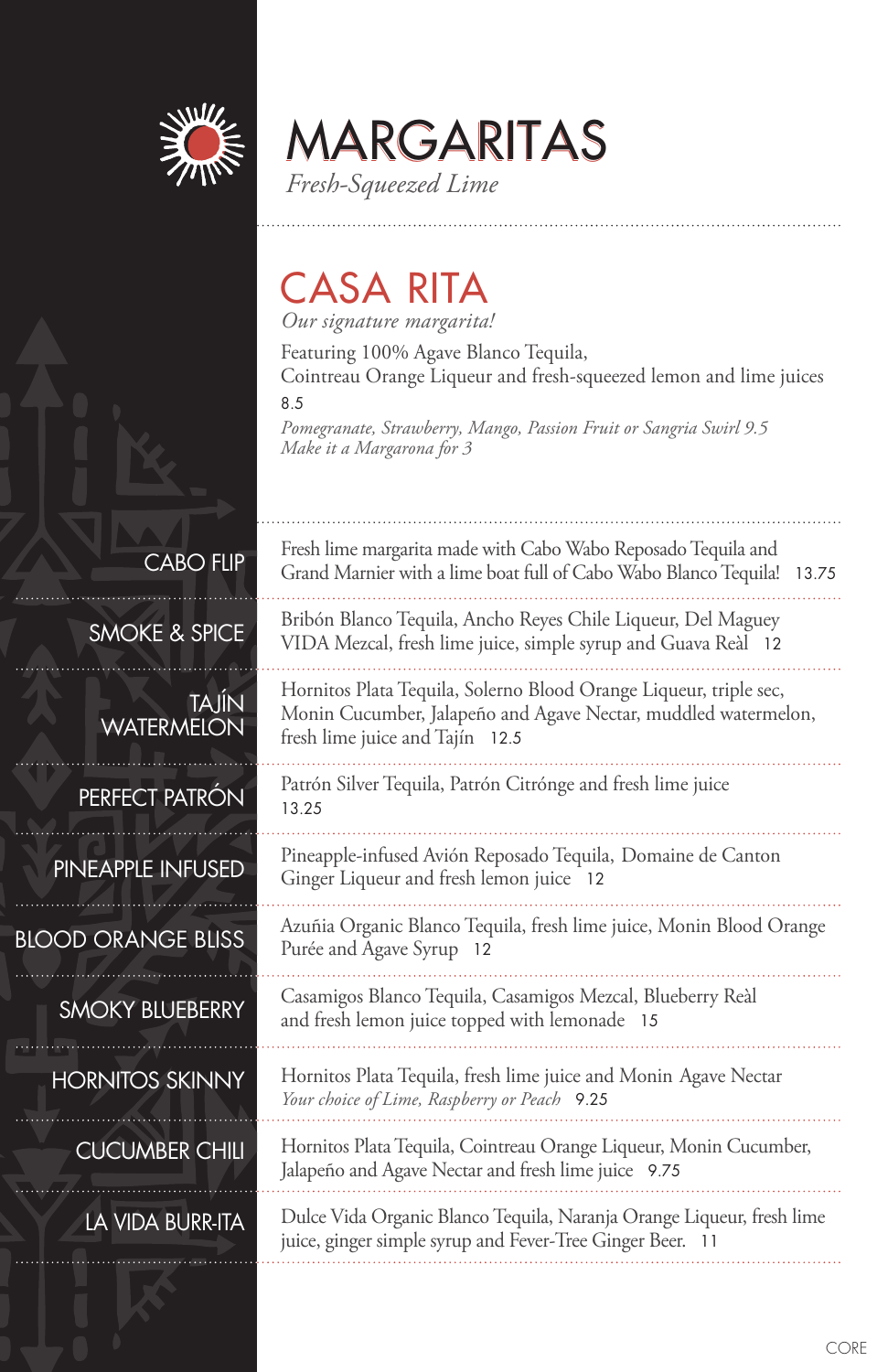

# CANTINA CLASSICS

### CANTINA MOJITO

#### GRAPEFRUIT SIESTA PALOMA

PRICKLY PEAR MULE

BLOOD ORANGE SANGRIA

PASSION FRUIT PINA COLADA

CANTINA MULE

# SAVED BY THE BELLE

# CERVEZAS VINO

#### IMPORT

Corona Extra Corona Light Dos XX Lager Heineken Modelo Negra

Pacífico Tecate Heineken 0.0 *(non-alcoholic)*

### **DOMESTIC**

Bud Light Coors Light Blue Moon Miller Lite

Michelob Ultra Stone Buenaveza Salt & Lime Lager Voodoo Ranger Juicy Haze IPA White Claw Black Cherry Hard Seltzer White Claw Mango Hard Seltzer

### DRAFT

Dos XX Ambar Modelo Especial Ask Server for Additional Selections

Cruzan Aged Light Rum, fresh mint, lime and cane sugar 10.25 *Pomegranate, Strawberry, Mango or Pineapple Coconut 10.75*

Don Julio Blanco Tequila, fresh lime and grapefruit juices topped with Hella Bitters & Soda Dry 11

Código 1530 Blanco Tequila, Monin Prickly Pear Syrup, lime juice and Fever-Tree Ginger Beer 14

Solerno Blood Orange Liqueur, Burgundy, orange juice and Fever-Tree Ginger Beer 8

Mount Gay Eclipse Rum, Coco Reàl, Monin Passion Fruit, fresh lime juice and pineapple juice 10.5

Fresh lime juice and Fever-Tree Ginger Beer with your choice of Montelobos Mezcal, 1800 Silver Tequila, Tito's Handmade Vodka or Jack Daniel's Tennessee Whiskey 11.5

Belle Meade Sour Mash Bourbon, Aperol, house-made rhubarb simple syrup, pineapple juice and lemon juice 12

# ROSÉ & SPARKLING

Marqués de Cáceres Rosé, *Rioja* 7.5 | <sup>27</sup> Kenwood 'Yulupa' Brut, *California 187ml* 9.5 Lunetta Prosecco, *Italy 187ml* 10

### **WHITE**

Conundrum White Blend, *California* <sup>10</sup>| <sup>37</sup> Kendall-Jackson 'Vintner's Reserve' Chardonnay, *California* 9.5 | <sup>35</sup> Trinity Oaks Chardonnay, *California* 7.5 | <sup>27</sup> Sonoma-Cutrer Chardonnay, *Sonoma* 13.5 | <sup>51</sup> Brancott Sauvignon Blanc, *Marlborough* 9.5 | <sup>35</sup> Ruffino 'Lumina' Pinot Grigio, *Italy* 9.5 | <sup>35</sup>

# RED

Campo Viejo Tempranillo, *Rioja* 9.5 | <sup>35</sup> Santa Rita '120 Series' Cabernet Sauvignon, *Chile* 7.5 | <sup>27</sup> Joel Gott '815' Cabernet Sauvignon, *California* 13.5 | <sup>51</sup> Columbia Crest 'Grand Estates' Merlot, *Columbia Valley* 9.5 | <sup>35</sup> La Crema Pinot Noir, *Monterey* <sup>12</sup>| <sup>45</sup> Catena 'Vista Flores' Malbec, *Argentina* <sup>10</sup>| <sup>37</sup>